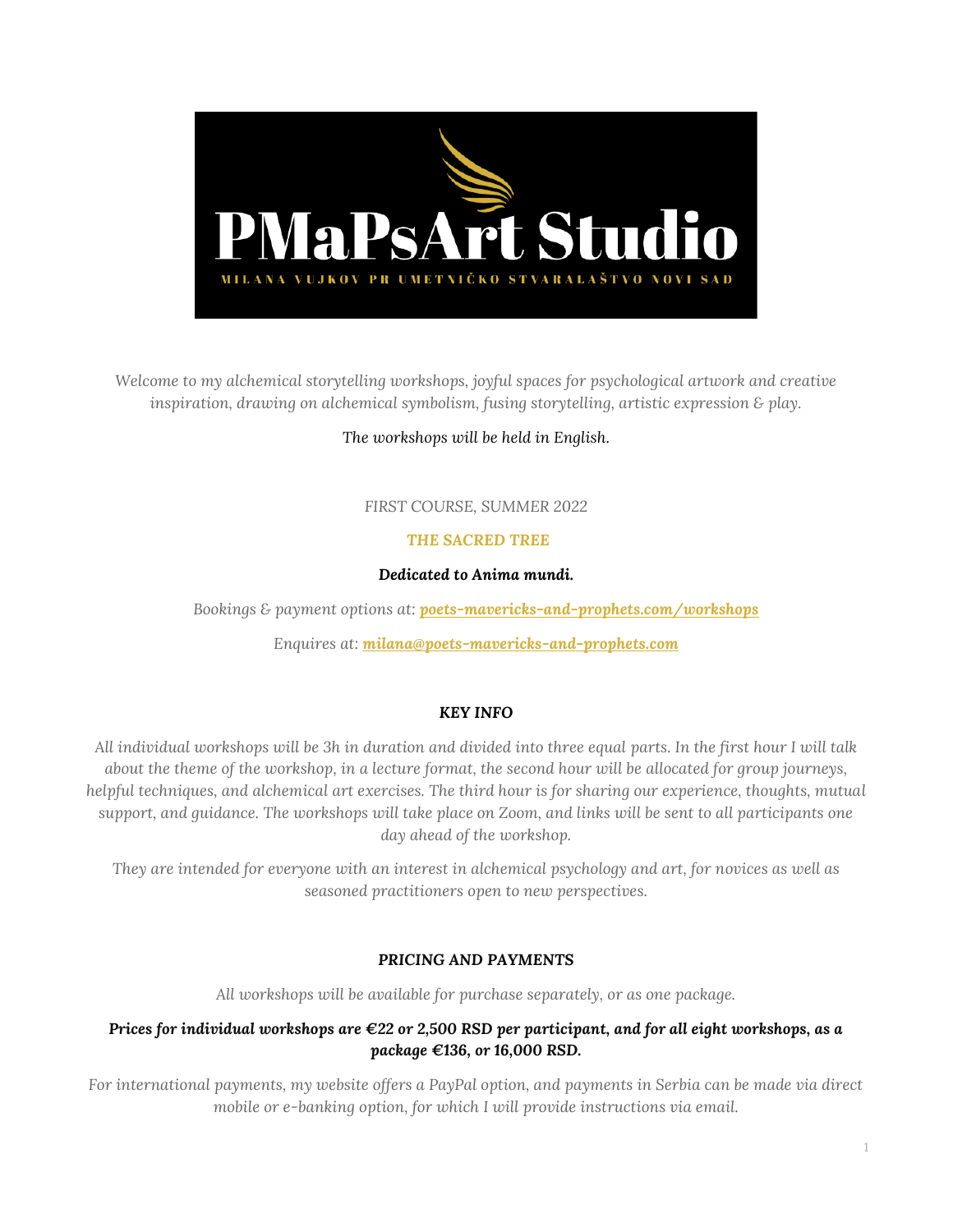# *THE SACRED TREE*

## *WORKSHOPS SCHEDULE & SUMMARY*

*I*

## *Sacred Space, Ancestor Work & Roots Of The Tree*

*Connecting with the here and now, our bodies, physical presence. The concept of cellular memory. Importance of environment. Sacred space - temenos, in art, hermetica, and psychology. Creating habitat. Element of Earth. Sovereignty & acknowledgment of territory. Reverence as daily observance. Our family tree. Saturn in our charts – the anchor. Guardians, patron saints, survival of the tribe. Maternal line, paternal line. Insignia. Clearing practices. Rooting techniques. Grounding materia.* 

*Homework: Choose one ancestor and trace their life journey in detail.*

## *Saturday, 3 September 2022 (17.30-20.30h CEST)*

*Recommended literature for further research.*

## *II*

## *Temple Of Venus: Creativity & The Divine Feminine*

*The re-emergence of the Goddess archetype in the World, the feminine aspect of the Divine. Collective desire for harmonisation between polarities. A brief chronology on the perspectives on femininity in different cultures. Feminine force as the creatrix. Daily practice of beauty. Venus in myths, comparative cosmology. Understanding the Venus placement in our natal charts, our own love nature. Expressing Venus through an art form, as dedication. What does our own Venus look, sound, feel, taste like? Art exercises expressing our Venus nature (colour, clay, scent). Group journey through Magdalene's Garden.*

*Homework: Create a Venusian bath conjuring one's own floral bath salts formula.*

## *Sunday, 4 September 2022 (15.30-18.30h CEST)*

### *Recommended literature for further research.*

*III*

#### *Enchantments, Desire Lines, Visions: Expressing Our Will*

*Enchantments through a cultural, magical & psychological prism. Viewing the magician's toolbox alongside key concepts and techniques in contemporary psychology. Jung on psychology & alchemy. The societal role of the magician* – *a* cross-cultural perspective. Element of Fire. Mars placements in our charts – how we will our *reality into existence. Training our desire through its fulfilment. The concept of manifestation. Vision-board techniques vs. embodiment practices. The masculine principle - the differences between the Solar and the Martial approach - presence vs. action. Relaxation exercises and Solar Plexus affirmations.*

*Homework: A direct & immediate fulfilment of a heart's desire within reach.*

*Recommended literature for further research.*

*Saturday, 10 September 2022 (17.30-20.30h CEST)*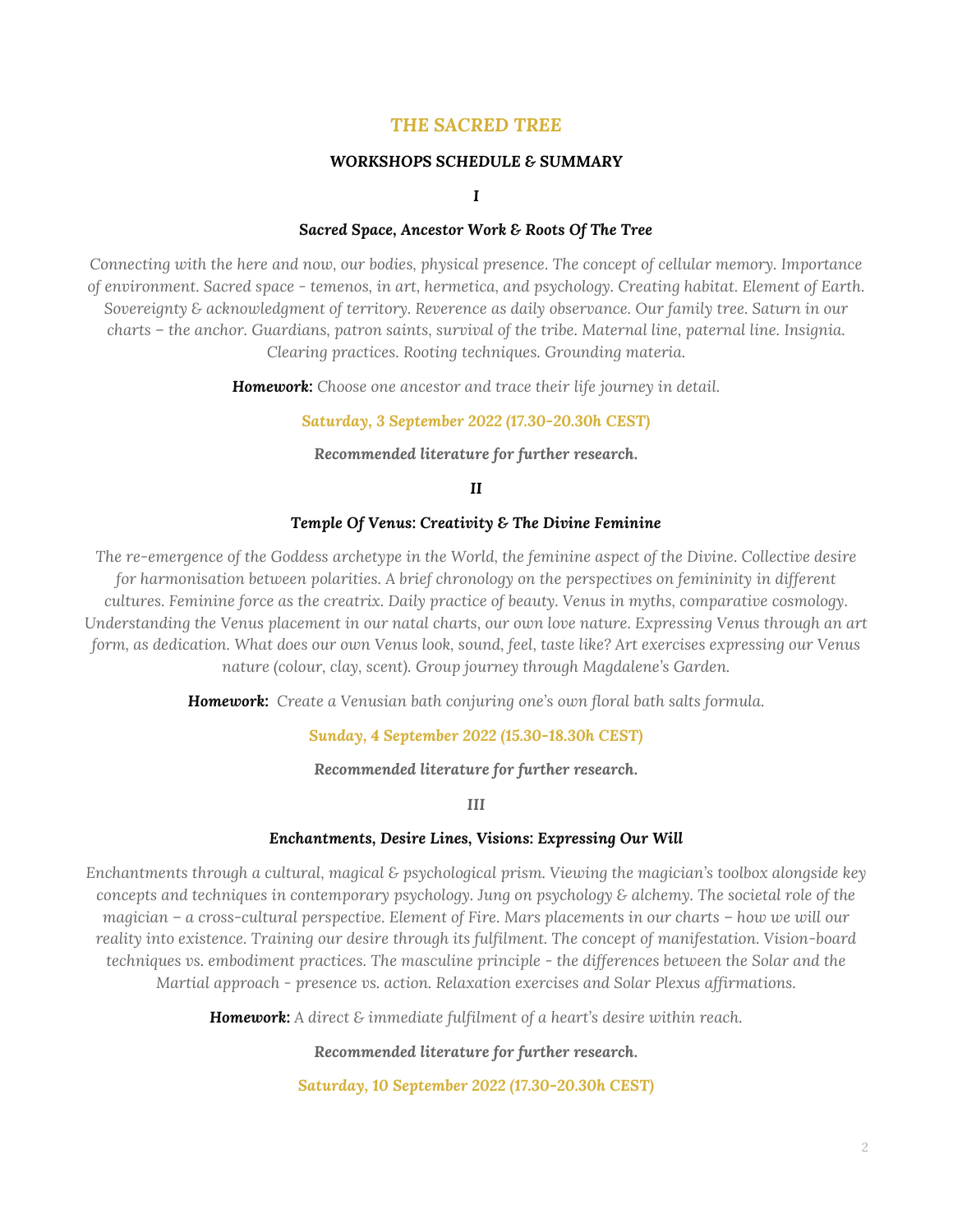*IV*

## *Storytelling, Soul Food & Medicine Of Remembrance*

*Storytelling as an act of remembrance, oral traditions, weaving our existence into being with words. Psychogeography & family lore. What our Moon placement says about what nourishes us. The Lunar calendar, understanding its logic, following its cycles. Heart medicine. Element of water. Animal wisdom, and relations*  with other than humans. The philosophy of animal totems. Our favourite fairy tale in childhood. Our favourite *food (prepare it as snack for online session). Share our impressions of what feelings the food we loved, and the stories we were told bring up in us. Protective group heart meditation.*

*Homework: Find a story that was important to you in childhood. If possible, the actual book you first encountered it in. Read it to yourself, out loud.*

## *Recommended literature for further research.*

## *Sunday, 11 September 2022 (15.30-18.30h CEST)*

*V*

## *Soundtracks, Rhythms, the Vocalisation of Intent*

*Power of prayer & importance of vocalisation. Sound as quide to the pulse of the universe. A brief history of incantations. Twinship of rhythm of timing. Element of Air. Mercury in our charts, and what it touches within. Our styles of oration. Words we love to say, sounds we love to hear. Compiling soundtracks to help solve a personal crisis. Solving riddles in our sleep with music. Group percussion session Tricking the Trickster – bring any percussion instrument to our session (drums, rattles, chimes, xylophone, bells, etc.)*

*Homework: Compile the soundtrack of your youth– twelve tracks. Listen to it for twelve days. Compile a soundtrack of your present and the road ahead – twelve tracks.*

## *Saturday, 17 September 2022 (17.30-20.30h CEST)*

## *Recommended literature for further research.*

*VI*

## *Divination - the Art of Tracing the Invisible*

*Intuition, instinct, prophecy – the precognitive spectrum. Divination & fortune-telling: temple to tavern, and back. Possibility, probability, certainty - the crossroads of free will and fate. Third Eye hygiene. Psychology & the hermetic arts. Natal placement of Jupiter, our relationship to spirit. One's own divination toolbox – working with the aethereal (cartomancy, I Ching, tarot, astrology, numerology). A Jungian view of the Major Arcana. Group exercises with found objects - divine its trajectory to you (bring an objet trouvé to the session).*

*Homework: Choose a Major Arcana card that most represents your present state of being and place it on your altar/bedroom table (or an image of it). Recall & record your dreams each morning, for seven days.*

## *Recommended literature for further research.*

*Sunday, 18 September 2022 (15.30-18.30h CEST)*